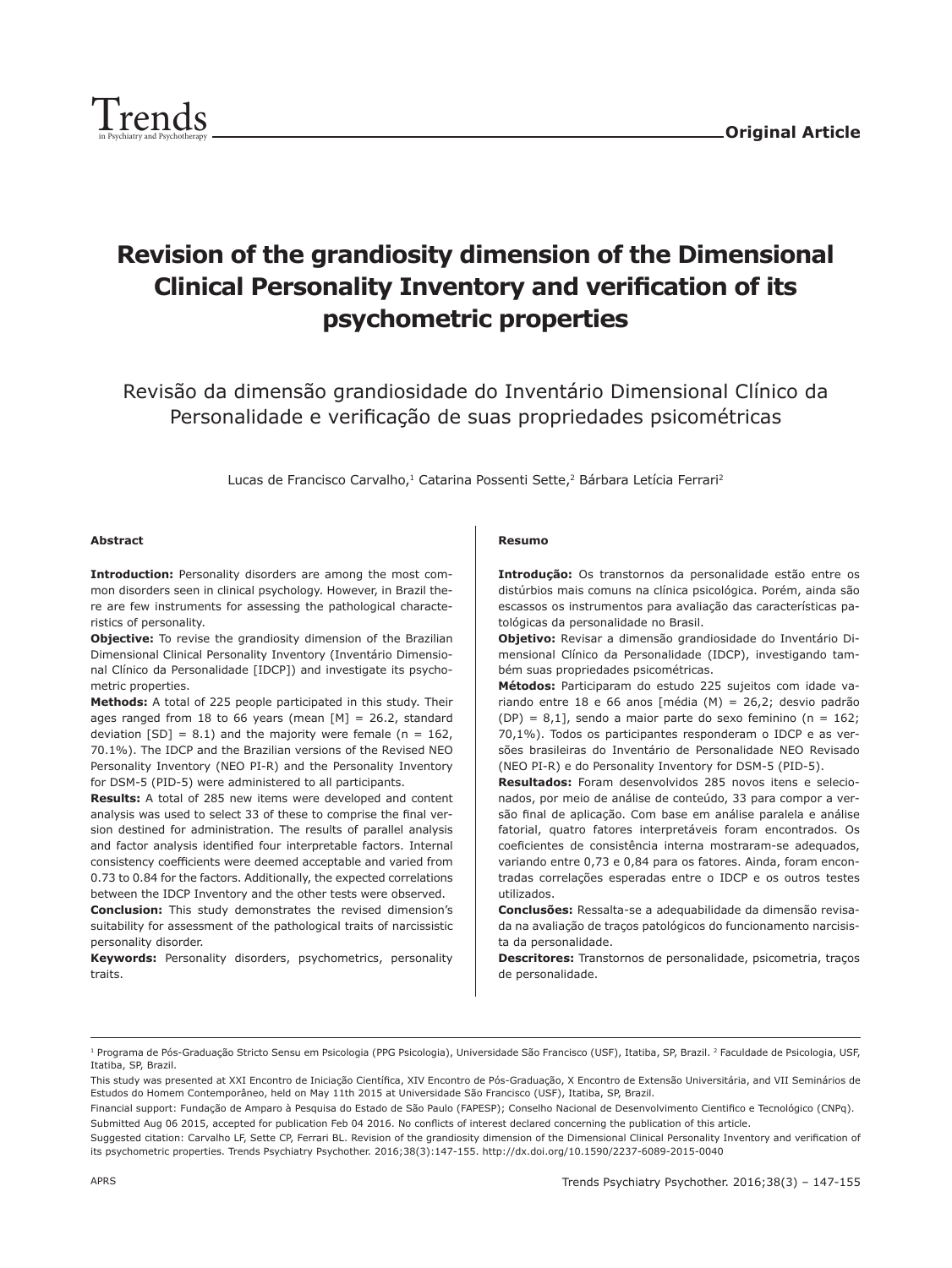# **Introduction**

According to current data available in the scientific literature, personality disorders are among the most frequently treated disorders in psychology clinical practice.<sup>1,2</sup> This scenario creates a need for assessment tools specifically aimed at pathological personality traits. In Brazil, however, there are few instruments available for broad assessment of pathological personality traits, i.e., instruments that take into consideration the diverse factors of a personality that may fall into a maladaptive range.3

It was in this context that Carvalho & Primi<sup>6</sup> developed the Dimensional Clinical Personality Inventory (IDCP), based on the American Psychological Association's (APA)4 diagnostic criteria for personality disorders and on the symptomology of these disorders that is frequently observed in clinical practice.<sup>5</sup> The inventory is a self-report instrument for assessment of pathological personality traits consisting of 163 items divided into 12 dimensions. Each dimension relates to a particular pathological personality trait (for instance, borderline and antisocial). Data currently available attest to the psychometric suitability of the IDCP dimensions, which can be observed in terms of the inventory's internal consistency reliability index. Its validity is also evidenced by its internal structure and by external variables.<sup>6-10</sup> However, Carvalho & Primi<sup>6</sup> have identified a need to revise the instrument's dimensions, including updating its scope of assessment in the light of recently published literature.<sup>1</sup>

This study aims to do just that, focusing on revising the IDCP grandiosity dimension, which is mainly used to assess the common traits of narcissistic personality disorder (NPD).9 This dimension includes feelings of pleasure obtained from external recognition, an excessive need for being admired by others, and underlying beliefs of self-worth and superiority. These feelings generate self-entitlement, grandiosity, and distrust/persecution reactions towards others.

The proponents of the hybrid model for the Diagnostic and Statistical Manual of Mental Disorders, 5th edition (DSM-5)1 retained NPD, which can be found in Section 3 and Section 2, and preserved the structure of the previous DSM edition. According to DSM-5, NPD can be characterized by an invasive grandiosity pattern (manifest in both fantasy and behavior), admiration seeking, and lack of empathy. An person who is diagnosed with NPD exhibits a high sense of self-importance (related to their desire to be recognized as a superior individual), is preoccupied with power, brilliance, beauty, or ideal love. They also believe themselves to be unique and, thus, require excessive admiration and exhibit arrogant behaviors and attitudes. These symptoms begin to show in adulthood, in a variety of settings.<sup>1</sup>

Moreover, a person who is diagnosed with NPD will generally also exhibit significant personality deficiencies, due to impaired identity self-functioning, such as excessive references to others for self-definition, selfesteem and emotional regulation, and exaggerated self-appraisal. They may also exhibit an impaired selfdirection process, which would mean that their goal setting would be based on gaining approval from others; their personal standards are too high (so they may perceive themselves as a very special individual) or too low (as they may be unaware of their own motivations). Interpersonal functioning is also impaired. These people will often lack empathy, exhibit egocentric behavior, and excessively seek attention in an attempt to attract and be the focus of external attention.<sup>1</sup> Millon et al.<sup>11</sup> point out that narcissists are known for their lack of empathy, which can impair the relationships they establish, especially amorous relationships, where their partner may be perceived as a mere support for the narcissistic ego. These authors point out that narcissists will often make a good first impression, but can be subsequently viewed as arrogant because they present a cool and confident exterior. They are also highly sensitive and seek out people who admire them.

Narcissistic personality disorder is the personality disorder (PD) with the lowest frequency of occurrence in the general population, with a median prevalence of 0.5% across 12 studies according to a review conducted in 2009.<sup>12</sup> Only the recent National Epidemiologic Survey on Alcohol and Related Conditions (NESARC, wave 2, not included in the review cited above) reported a high prevalence rate (6.2%, 2nd most common).<sup>13</sup> In clinical settings, NPD has been found to be moderately common  $(5.7\%)$ ,<sup>14,15</sup> but still less common than the average PD (9.3%).<sup>13</sup> Additionally, in a study referred to as the Managing Impacts of Deep-sea Resource Exploitation (MIDAS) project, NPD was the fifth most frequent diagnoses recorded in a sample of 2,151 psychiatric patients,<sup>16</sup> further demonstrating the moderate prevalence of this disorder in clinical samples.

In the field of empirical research, Abela<sup>17</sup> conducted a study in Brazil to investigate the profiles of patients diagnosed with personality disorders. Considering all comorbidities related by the participants, she states that the results reveal a narcissistic profile characterized by a high degree of grandiosity and attention seeking (exaggerated need for external attention, seduction, and disproportionate reactions, in addition to overtly seeking friendships). The results confirm the relevance of these dimensions to narcissistic personality disorder, given that they are in line with the definitions set out in the DSM-5.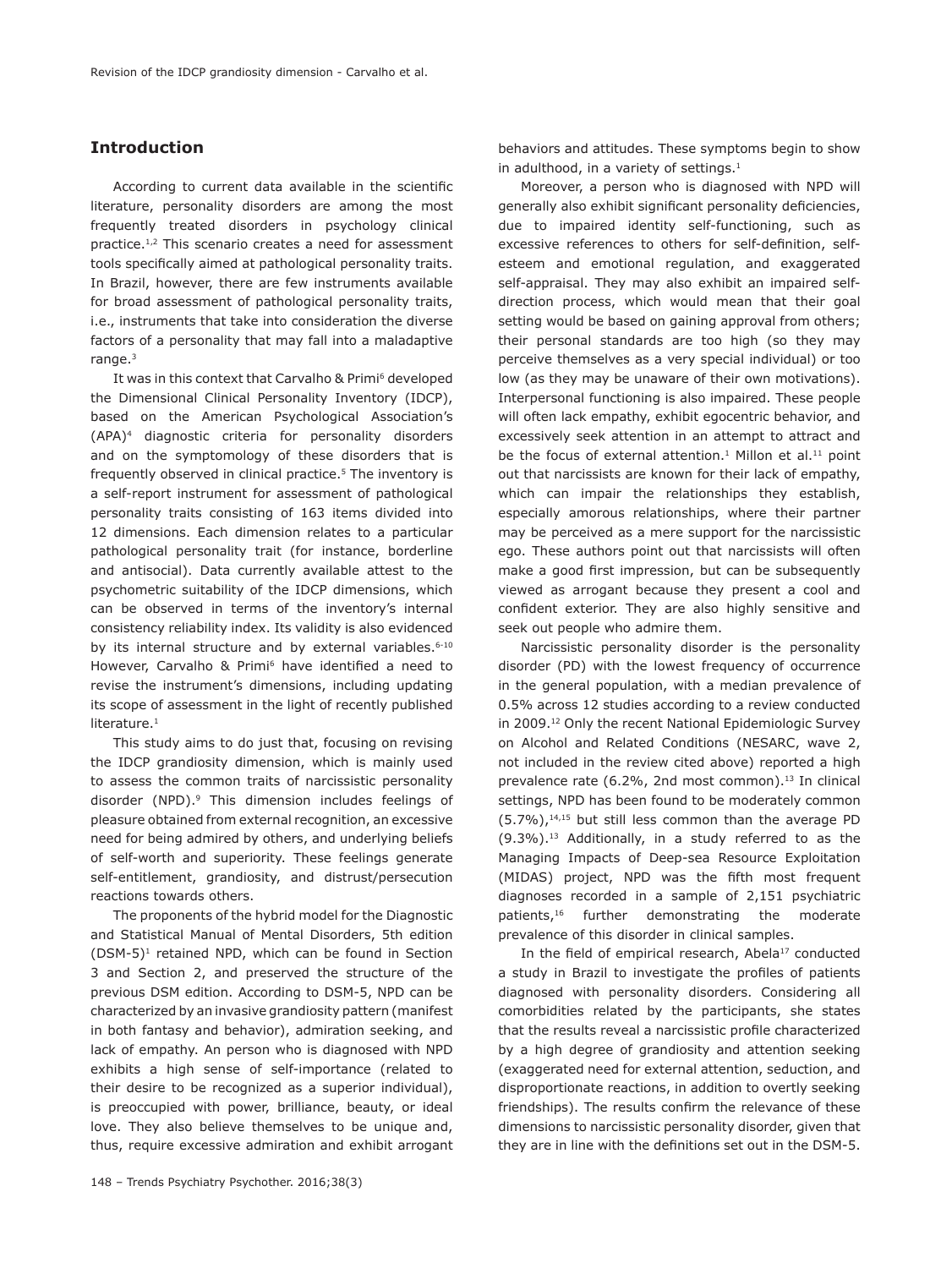This study was conducted to extend studies of the IDCP grandiosity dimension, replicating procedures used in a series of studies to revise other IDCP dimensions.<sup>18-22</sup> The objective is to revise the grandiosity dimension and verify the psychometric properties of the revised version of the dimension. We have also sought to establish specific profiles based on the revised dimension's factors that should make it possible to differentiate between individuals who have similar overall dimension scores, but exhibit distinct traits within the dimension.

## **Method**

The description of the methods has been divided into two parts to better meet this study's objectives. Initially (Part I), we detail the procedures employed for revision of the IDCP grandiosity dimension. Then (Part II), we present data from an empirical verification of the new dimension's psychometric properties.

# **Procedures for revision of the grandiosity dimension (Part I)**

The objective of revising the dimension was to formulate a new set of items for administration and this was achieved by a six-phase process that replicates procedures previously adopted to revise other dimensions of the IDCP.23-25 The first phase consists of reviewing significant literature in the area. Four sources were used for this: the DSM- $5<sup>1</sup>$  the dimensions of the Personality Inventory for DSM-5 (PID-5),<sup>23</sup> the dimensions assessed by the Shedler-Westen Assessment Procedure  $(SWAP)_r^{24}$  and Anna Clark's dimensions,<sup>25</sup> which are included in the Schedule for Nonadaptive Personality (SNAP). The literature review sought to identify traits related to the grandiosity dimension and to narcissistic personality disorder. In Phase II, constructs and dimensions pertaining to the IDCP dimension and to typical narcissistic personality traits were selected and organized in an electronic spreadsheet, based on the references reviewed in Phase I. The definitions and sentences selected were input to the spreadsheet in their original language (i.e., English) and then the authors of the present study translated them independently before coming to a consensus on the final version of each translation. This procedure was based on recommendations made by Beaton et al.,<sup>26</sup> but greater flexibility was allowed since our aim was not to translate and culturally adapt a psychological test.

The third phase comprised operationalization of the constructs selected. This consisted of development of new items for the grandiosity dimension, based on the traits organized in the spreadsheet described above. Subsequently, in Phase IV, the researchers individually selected the items they believed to be most appropriate from a conceptual standpoint, and then these selections were compared so that a consensus could be reached on which items should be kept in the final version destined for administration.

In Phase V, the items were grouped in categories according to their content, along with the items from the dimension's original version. Thus, the content assessed by the new and the original items could be compared. Redundant items were excluded as part of this phase. In the last phase, we made the final selection of which new items would comprise the final version of the revised grandiosity dimension (this phase will become clearer in the Results session).

# **Determination of the psychometric properties of the grandiosity dimension (Part II)**

### **Participants**

Two hundred and twenty-five participants were selected by convenience. They were aged between 18 and 66 years (mean  $[M] = 26.2$ , standard deviation  $[SD] =$ 8.1), 162 of them were female (70.1%), and the majority were undergraduate students (58.9%). Participants who had a history of psychiatric/psychological treatment were identified. Of these, 68 reported having undergone psychotherapy, 12 had had psychiatric treatment and 11 had taken psychotropic medications. The only inclusion criterion was to be aged over 18.

#### **Instruments**

Three instruments were administered for this study. The IDCP,<sup>6</sup> the Brazilian version of the Revised NEO Personality Inventory (NEO PI-R),<sup>27</sup> and the Brazilian version of the PID-5.23

The IDCP is a self-report instrument developed for assessment of pathological personality traits based on the theories of Millon<sup>5,11</sup> and on diagnostic criteria from axis II of the Diagnostic and Statistical Manual of Mental Disorders (DSM-IV-TR<sup>4</sup>). Originally, the instrument comprised 163 items with responses arranged along a 4-point Likert scale, where 1 stands for "has nothing to do with me" and four for "everything to do with me," with an average time of administration of 25 minutes. The items cover the 12 IDCP personality dimensions, namely: dependency, aggressiveness, mood instability, eccentricity, need for attention, distrust, grandiosity, isolation, criticism avoiding, self-sacrifice, conscientiousness and impulsivity. Studies have shown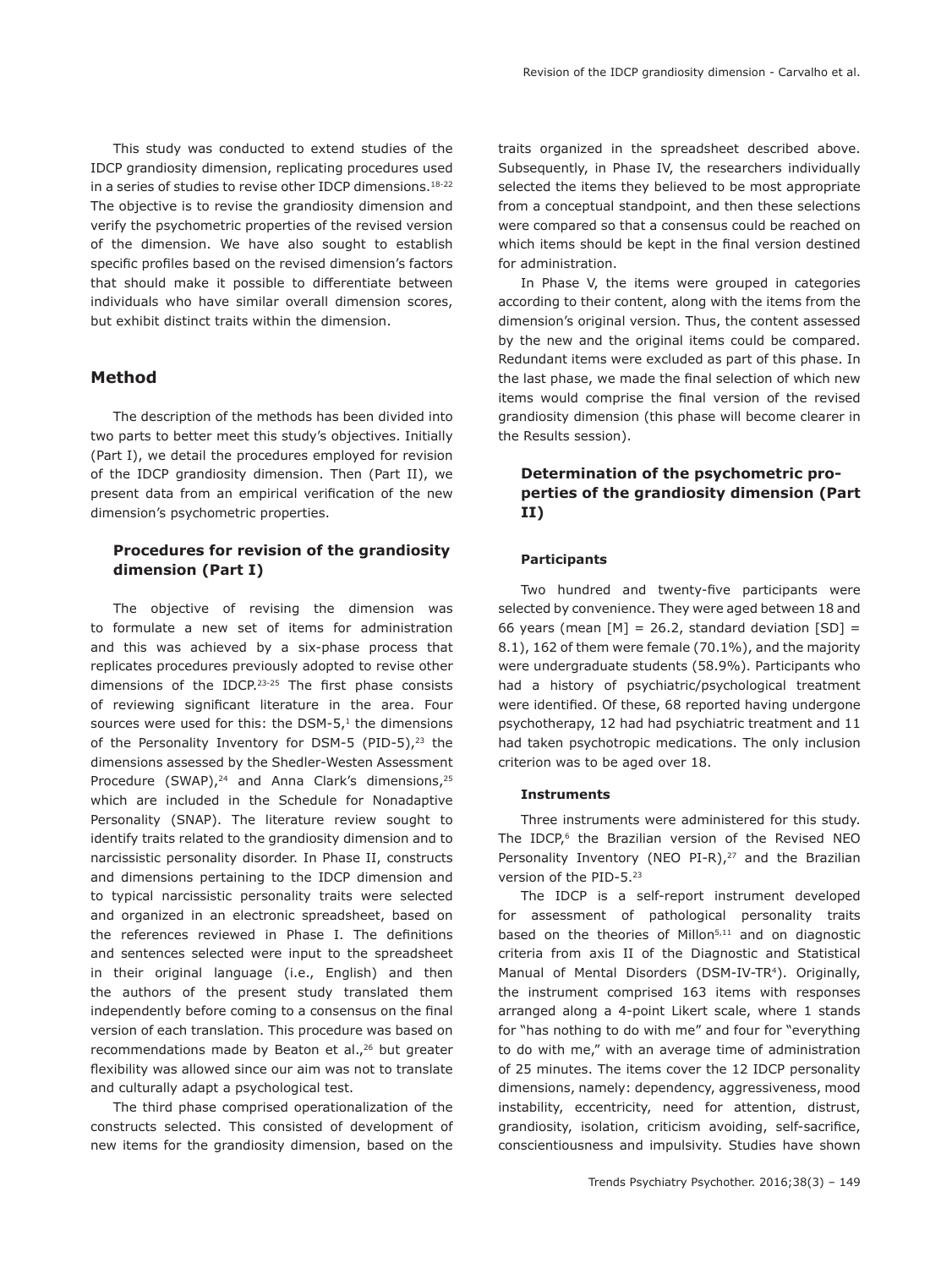the adequacy of the IDCP dimensions' psychometric properties, 6-10,17 including evidence of validity based on internal structure (Classical Test Theory and Item Response Theory) and based on relationships to external variables (NEO PI-R and psychiatric diagnosis), and reliability coefficients for internal consistency.

The NEO PI-R is a self-report inventory focused on evaluation of adult personality comprising 240 items with responses arranged along a 5-point Likert scale, ranging from 1 (strongly disagree) to 5 (strongly agree) and an administration time of approximately 25 minutes. The instrument covers five dimensions of personality: neuroticism, extraversion, openness, agreeableness and conscientiousness. However, for this study we only used the neuroticism and agreeableness dimensions, in view of the dimension being revised. The manual for the Brazilian version lists studies demonstrating evidence of validity and satisfactory reliability indices.<sup>27</sup> It should be noted that the NEO PI-R was developed to assess healthy personality's traits<sup>27</sup> and as such it does not include a dimension that directly relates to narcissistic functioning. In view of this we chose to investigate correlations with the dimensions and facets that are more closely related, i.e., neuroticism (as it is more closely related to less healthy traits) and agreeableness (negative reactions to interpersonal difficulties), typically present in narcissistically functioning people.<sup>5</sup>

The PID-5 is a self-report inventory developed for assessing the pathological characteristics of personality contained in criterion B of personality disorders categorized in section 3 of the DSM-5.1 It consists of 220 items that should be answered on a 4-point Likert scale, with 0 equal to "false or often false" and 3 equal to "true or often true." The PID-5 assesses 25 facets, grouped into five dimensions: negative affect, detachment, antagonism, disinhibition and psychoticism. However, in this study the focus was on the facets callousness, deceitfulness, grandiosity, and manipulativeness. No studies were found that have determined the psychometric properties of the Brazilian version of the PID-5, but Krueger et al.<sup>23</sup> have published data that indicate the suitability of the original version of the test.

#### **Procedures**

After submission to and approval by the Research Ethics Committee (CAAE: 21992113.1.0000.5514), data collection was initiated at a private university in the state of São Paulo, Brazil. The instruments were administered in groups, with a duration of approximately 40 minutes per session per class. As necessary, some participants completed the instruments individually at private establishments. The instruments were administered after explanation of the research objectives and after participants had signed consent forms.

The data collected were analyzed statistically. In order to achieve the study objectives, the first step was to compute how many factors would be retained in the exploratory factor analysis, using parallel analysis.<sup>28,29</sup> This analysis was conducted using R software (version 2.15.3), since it offers parallel analysis for polychoric variables, which is the case in the present study.

Next, a database was created for Mplus software (version 6.12), in order to conduct an exploratory factor analysis with polychoric variables using exploratory structural equation modeling (ESEM) and to calculate fit indices to indicate the suitability of the structure identified based on this sample. It is also worth noting that goodness of fit indices also indicate the sample's suitability for analysis. The method chosen was Geomin rotation, since it is oblique and offers correlations between factors in the software output, and the likelihood estimator was used with robust standard errors (robust maximum likelihood), given the number of items. Finally, we conducted analyses of correlations between the factors extracted for the grandiosity dimension, the factors and facets of the NEO PI-R and the facets of the PID-5.

## **Results**

In Part I, the literature review of the most relevant traits for the grandiosity dimension took several constructs into consideration, including feelings of grandiosity, manipulativeness, $1,23$  narcissism, $24$  distrust, grandiose egocentrism, emotional coldness, exhibitionism, selfabsorption, and instability.<sup>25</sup>

This specialized literature review was used by the researchers to independently create items, resulting in 285 items. These items were subsequently selected based on criteria such as clarity, coherence, and coverage of content that had not been sufficiently represented in the original grandiosity dimension. This phase resulted in a set of 58 preselected items. Next, in an attempt to reduce the number of items using the criterion of elimination of redundant items, the researchers conducted another selection process which arrived at a total of 33 items. The resultant revised version of the grandiosity dimension contained 33 new items plus 12 original items, grouped in four categories created by the authors: superiority (14 new and 8 original items), exhibitionism (4 new items and 1 original), other-derogation (4 new items and 1 original), and manipulativeness (9 new items). Two original items (related to narcissist delusions of persecution) did not fit into any of the categories. These categories were created on the basis of item content solely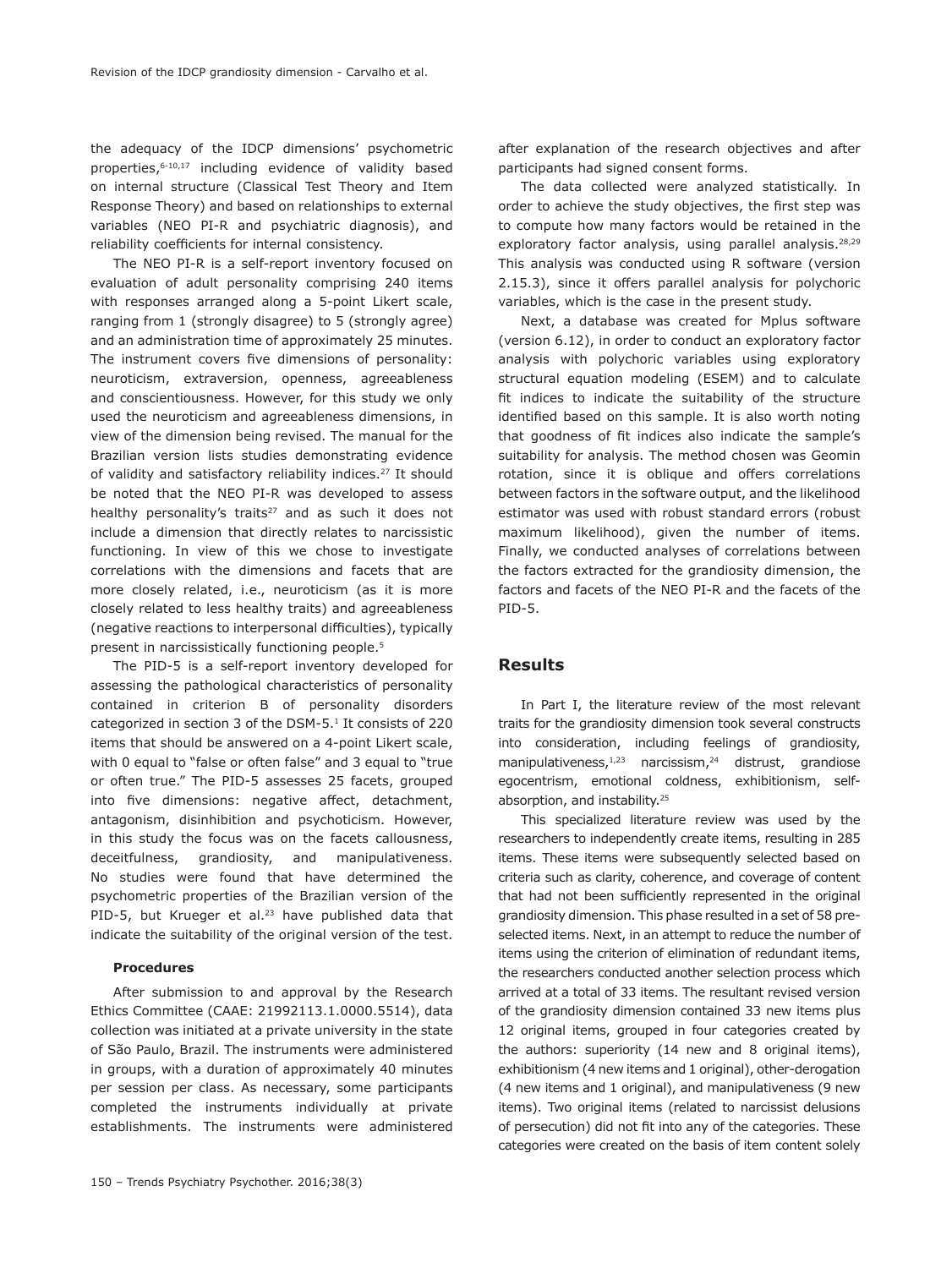for the purpose of verification of global characteristics evaluated by the set of items.

Next, in Part II, the psychometric properties of the 45 item set were investigated, starting by applying parallel analysis for polychoric variables, with the objective of determining the maximum number of factors for the set of items. Seven factors had high eigenvalues that were not randomly evidenced. This was followed by an exploratory factor analysis with fit indices (ESEM), forcing multi-factor solutions (two to seven) with oblique Geomin rotation and a robust maximum likelihood extraction method, believed to be a robust method suitable for polychoric variables. Based on this data, the fit indices generated for the six factorial solutions were analyzed. The four-factor model was found to be the most appropriate, taking into consideration the results for  $\gamma^2$ /degrees of freedom (df) = 1952.943/816; root mean square error of approximation (RMSEA) = 0.082 (acceptable); comparative fit index  $(CFI) = 0.664$  (poor); and standardized root mean square residual (SRMR) = 0.057 (good), in addition to interpretation of the observed set of items. Factor loadings, the number of items kept for each factor, and internal consistency indices (Cronbach's alpha) can be seen in Table 1. Items retained for each factor are shown in bold.

The final version of the revised grandiosity dimension comprised 18 items (14 new items) divided into four factors, with four to five items per factor. The number of items per factor was kept to a minimum in an attempt to prevent the instrument from becoming too extensive and exhaustive, since the IDCP contains 12 dimensions and should mainly be utilized in clinical settings. Therefore, the following four criteria were used to exclude some of the items (which were deemed to have acceptable properties for exclusion): (a) item impairs or has a negative impact on factor's internal consistency, (b) item presents too little interpretative consistency to be kept in the factor, (c) significant loadings in more than one factor (difference lower than 0.50 in intra-factor loadings), and (d) content redundancy between items in the same factor. All factors had internal consistency coefficients greater than 0.73. The entire dimension was found to have an index of 0.87 for the full set of 18 items.

After defining the internal structure, the dimension's factors and total score were related and compared to the original dimension and to the NEO PI-R and PID-5 dimensions and facets. Table 2 shows the results of the correlations between the factors and the total score of the revised dimension when compared to the original and also total scores for the neuroticism and agreeableness dimensions of the NEO PI-R.

| <b>Items</b>       | <b>Need for recognition</b> | <b>Superiority</b> | <b>Dominance</b> | <b>Indifference</b> |
|--------------------|-----------------------------|--------------------|------------------|---------------------|
| 59                 | 0.34                        | 0.70               | 0.33             | 0.17                |
| 62                 | 0.62                        | 0.46               | 0.45             | 0.43                |
| 96                 | 0.78                        | 0.38               | 0.30             | 0.41                |
| 115                | 0.61                        | 0.39               | 0.28             | 0.47                |
| 587                | 0.26                        | 0.28               | 0.58             | 0.09                |
| 592                | 0.33                        | 0.80               | 0.32             | 0.37                |
| 594                | 0.54                        | 0.43               | 0.45             | 0.45                |
| 596                | 0.32                        | 0.60               | 0.44             | 0.49                |
| 597                | 0.37                        | 0.70               | 0.32             | 0.35                |
| 598                | 0.49                        | 0.64               | 0.33             | 0.30                |
| 605                | 0.30                        | 0.26               | 0.38             | 0.47                |
| 606                | 0.23                        | 0.12               | 0.19             | 0.35                |
| 607                | 0.18                        | 0.23               | 0.19             | 0.48                |
| 610                | 0.14                        | 0.33               | 0.27             | 0.70                |
| 611                | 0.15                        | 0.14               | 0.66             | 0.19                |
| 612                | 0.18                        | 0.26               | 0.60             | 0.20                |
| 615                | 0.11                        | 0.36               | 0.58             | 0.39                |
| 616                | 0.11                        | 0.31               | 0.57             | 0.25                |
| Items (initial)    | 12                          | 11                 | 6                | 9                   |
| Items (final)      | $\overline{4}$              | 5                  | 5                | $\overline{4}$      |
| $\alpha$ (initial) | 0.87                        | 0.88               | 0.78             | 0.81                |
| $\alpha$ (final)   | 0.84                        | 0.82               | 0.76             | 0.73                |

Bold font indicates items retained.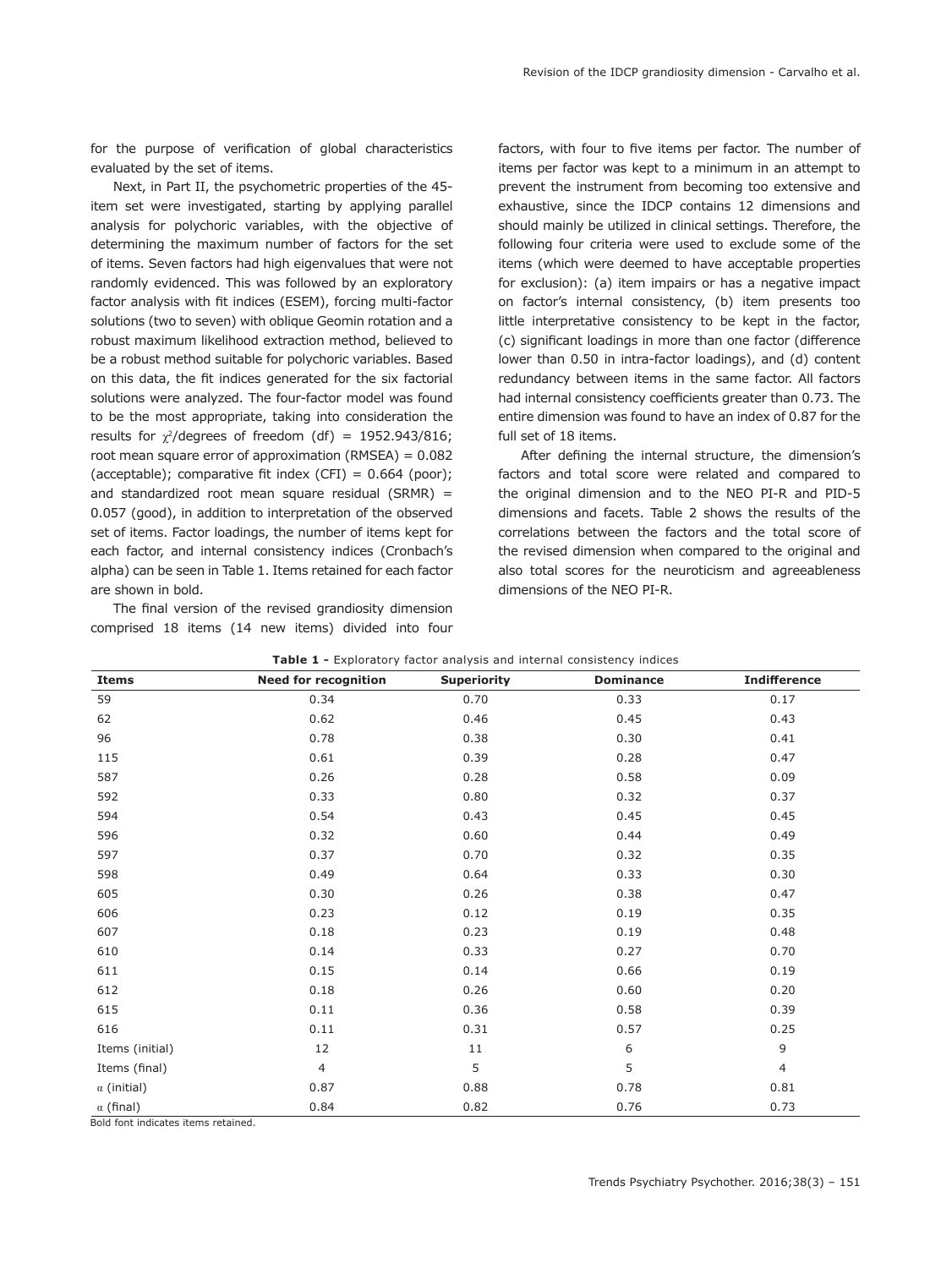|                | F1       | F <sub>2</sub> | F <sub>3</sub>       | F4       | RG       | OG       | N        | Ag                   |
|----------------|----------|----------------|----------------------|----------|----------|----------|----------|----------------------|
| F <sub>1</sub> |          | $0.57*$        | $0.33*$              | $0.43*$  | $0.78*$  | $0.84*$  | $0.33*$  | $-0.35*$             |
| F <sub>2</sub> | $0.57*$  |                | $0.34*$              | $0.36*$  | $0.80*$  | $0.69*$  | $0.19*$  | $-0.28*$             |
| F <sub>3</sub> | $0.33*$  | $0.34*$        |                      | $0.29*$  | $0.70*$  | $0.35*$  | 0.01     | $-0.14$ <sup>+</sup> |
| F <sub>4</sub> | $0.43*$  | $0.36*$        | $0.29*$              |          | $0.65*$  | $0.41*$  | $0.18*$  | $-0.35*$             |
| <b>RG</b>      | $0.78*$  | $0.80*$        | $0.70*$              | $0.65*$  |          | $0.77*$  | $0.24*$  | $-0.35*$             |
| OG             | $0.84*$  | $0.69*$        | $0.35*$              | $0.41*$  | $0.77*$  |          | $0.48*$  | $-0.42*$             |
| N              | $0.33*$  | $0.19*$        | 0.01                 | $0.18*$  | $0.24*$  | $0.48*$  |          | $-0.53*$             |
| Ag             | $-0.35*$ | $-0.28*$       | $-0.14$ <sup>+</sup> | $-0.35*$ | $-0.35*$ | $-0.42*$ | $-0.53*$ |                      |

**Table 2 -** Factor correlation results, total scores, and NEO PI-R facets

 $F1$  = need for recognition; F2 = superiority; F3 = dominance; F4 = indifference; Ag = agreeableness; N = neuroticism; NEO PI-R = Revised NEO Personality Inventory:  $OG =$  original grandiosity dimension:  $RG =$  revised grandiosity dimension.

\*  $p \le 0.01$ ; †  $p \le 0.05$ .

As shown in Table 2, factor correlations varied from 0.29 to 0.57 and the revised dimension's total score varied from 0.65 to 0.80. Correlations for the original dimension varied from 0.35 to 0.84. The table also shows that neuroticism correlated positively and significantly with all factors except dominance and with the total scores for both original and revised dimensions. The strongest correlations with neuroticism were for the original dimension score and Factor 1, need for recognition, with coefficients of 0.48 and 0.33 respectively. Agreeableness had negative and statistically significant correlations and the highest coefficients were for the correlations with need for recognition ( $r = -0.35$ ), indifference ( $r = -0.35$ ), and the original dimension score  $(r = -0.42)$ . The factors superiority, dominance, and indifference had the strongest correlations with the revised dimension, while need for recognition had a stronger correlation with the original dimension. Table 3 lists the results for correlations between the original dimension, the revised dimension, and the four factors in relation to the neuroticism and agreeableness dimensions of the NEO PI-R and the facets of the PID-5.

As shown in Table 3, correlations between the revised grandiosity dimension's factors and total score and the facets of the NEO PI-R neuroticism dimension did not exceed 0.40. These values suggest that none of the neuroticism facets are directly related to the content of the factors. Furthermore, depression was the neuroticism facet that exhibited the strongest correlation with total

| <b>Factors</b>                   | F <sub>1</sub> | F <sub>2</sub>       | F3       | F4       | RG                   | OG       |
|----------------------------------|----------------|----------------------|----------|----------|----------------------|----------|
| Neuroticism                      |                |                      |          |          |                      |          |
| Anxiety                          | $0.26*$        | 0.12                 | 0.02     | 0.10     | $0.17+$              | $0.38*$  |
| Anger/hostility                  | $0.28*$        | $0.18*$              | $-0.08$  | $0.14 +$ | $0.16+$              | $0.40*$  |
| Depression                       | $0.33*$        | $0.24*$              | 0.03     | $0.22*$  | $0.28*$              | $0.46*$  |
| Self-consciousness/embarrassment | $0.20*$        | $0.17*$              | $-0.01$  | $0.14 +$ | $0.15+$              | $0.28*$  |
| Impulsiveness                    | $0.19*$        | 0.07                 | $0.17*$  | 0.08     | $0.19*$              | $0.29*$  |
| Vulnerability                    | $0.21*$        | 0.05                 | $-0.02$  | 0.12     | 0.11                 | $0.31*$  |
| Agreeableness                    |                |                      |          |          |                      |          |
| Trust                            | $-0.27*$       | $-0.25*$             | $-0.07$  | $-0.23*$ | $-0.26*$             | $-0.38*$ |
| Straightforwardness              | $-0.27*$       | $-0.13+$             | $-0.25*$ | $-0.26*$ | $-0.27*$             | $-0.25*$ |
| Altruism                         | $-0.19*$       | $0.15+$              | 0.06     | $-0.28*$ | $-0.17+$             | $-0.25*$ |
| Compliance                       | $-0.22*$       | $-0.10$              | $-0.17*$ | $-0.15+$ | $-0.22*$             | $-0.30*$ |
| Modesty                          | $-0.30*$       | $-0.31*$             | $-0.11$  | $-0.16+$ | $-0.29*$             | $-0.29*$ |
| Tender-mindedness                | $-0.11$        | $-0.14$ <sup>+</sup> | $-0.01$  | $-0.27*$ | $-0.14$ <sup>+</sup> | $-0.15+$ |
| PID-5                            |                |                      |          |          |                      |          |
| Callousness                      | $0.37*$        | $0.36*$              | $0.27*$  | $0.66*$  | $0.55*$              | $0.44*$  |
| Deceitfulness                    | $0.32*$        | $0.33*$              | $0.22*$  | $0.33*$  | $0.40*$              | $0.38*$  |
| Grandiosity                      | $0.43*$        | $0.50*$              | $0.25*$  | $0.36*$  | $0.54*$              | $0.39*$  |
| Manipulativeness                 | $0.38*$        | $0.35*$              | $0.51*$  | $0.33*$  | $0.54*$              | $0.43*$  |

**Table 3 -** Correlations between the original and revised dimensions and the NEO PI-R and the PID-5

F1 = need for recognition, F2 = superiority, F3 = dominance, F4 = indifference; NEO PI-R = Revised NEO Personality Inventory; OG = original grandiosity dimension; PID-5 = Personality Inventory for DSM-5; RG = revised grandiosity dimension.

\*  $p \le 0.01$ ; †  $p \le 0.05$ .

152 – Trends Psychiatry Psychother. 2016;38(3)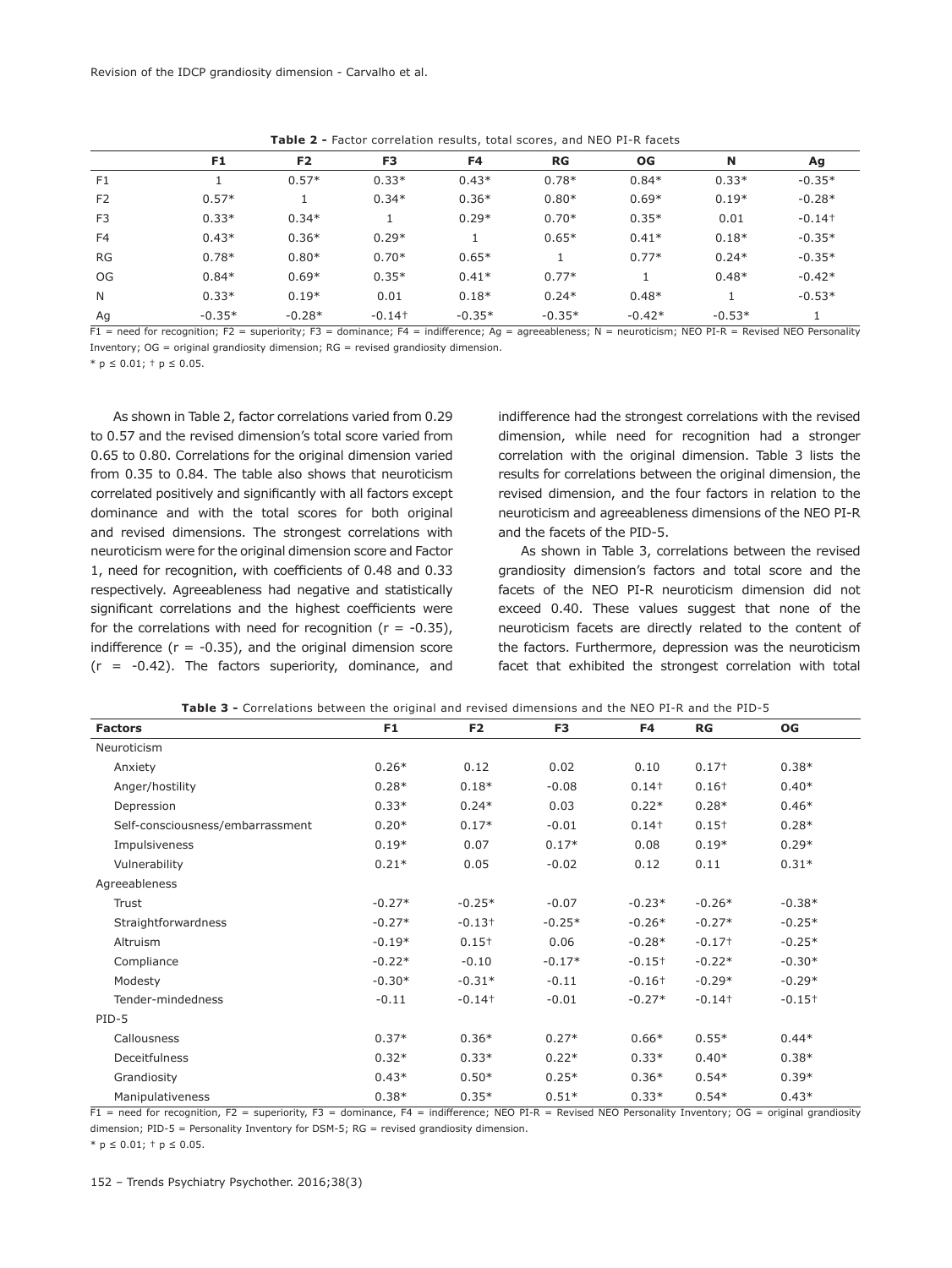scores, both for the revised and the original versions of the grandiosity dimension, with coefficients of 0.28 and 0.46 respectively. Correlations with the agreeableness facets were slightly stronger than the correlations with neuroticism. All correlations were negative and of lowmagnitude, most of them statistically significant. Table 3 also shows that the strongest correlations with the factors need for recognition and superiority were for the modesty facet; while the strongest correlation with the dominance factor was for straightforwardness; and the strongest correlation with the indifference factor was for the altruism facet. The total revised dimension score was most strongly related to the modesty facet and the original dimension total score exhibited its highest correlation with the trust facet. Still with relation to the results shown in Table 3, the PID-5 facets exhibited higher magnitude correlations than the NEO PI-R dimensions. The strongest correlations with the factors need for recognition and superiority was for the PID-5 grandiosity facet. The strongest correlation with the dominance factor was for PID-5 manipulativeness, and the strongest correlation with the indifference factor was with the PID-5 callousness facet. The total score for the revised grandiosity dimension exhibited values that were similar to those of the PID-5 facets. The original dimension's total score also exhibited similar values, but they were lower than for the revised dimension.

# **Discussion**

The original IDCP grandiosity dimension covers traits such as belief in self-worth and superiority, obtaining pleasure from external recognition, admiration seeking, and reactions involving other-derogation, distrust, and persecution delusion.<sup>9</sup> According to Abela<sup>17</sup> and to Carvalho & Primi,<sup>6</sup> this dimension relates most closely to narcissistic personality disorder, which is expected given this disorder's diagnostic criteria. $1$  This study aimed to further refine the grandiosity dimension and update it to include pathological traits typically related to narcissistic personality disorder. In order to achieve this, we developed 285 new items based on a literature review.<sup>1,23-25</sup> We then selected 33 of these items for administration (based on criteria described previously), including the superiority, exhibitionism, otherderogation, and manipulativeness constructs.

This new set of items was administered along with the original set and a final version of the revised grandiosity dimension was constructed after analysis of the data obtained. This version consists of 18 items, including 4 original and 14 new items. These items were divided into four factors, namely: need for recognition (four items), superiority (five items), dominance (five items), and indifference (four items), which exhibited acceptable internal consistency coefficients.<sup>30</sup> The revised dimension's total score also had acceptable internal consistency ( $\alpha$  = 0.87), similar to the original version ( $\alpha$  = 0.86), as observed by Carvalho & Primi.<sup>9</sup> The need for recognition factor can be defined as one's need to be the center of attention and to have one's own qualities recognized, illustrated by the following item: "I feel like I still don't get all of the recognition I deserve." The second factor, superiority, consists of feelings of being targeted by other people's envy due to one's own qualities and believing oneself to be better than others, as illustrated by the following item: "I know it bothers people that I'm better than them." The dominance factor relates to manipulativeness and to how easily a person believes they can have things done their way, as illustrated by: "I know how to talk to people to get what I want." Lastly, the indifference factor reflects a person's lack of interest in other people's problems and their belief that only their problems or hardships are relevant, as illustrated by the following: "It's hard for me to care about other people's suffering." The factors identified are consistent with the reference literature, $1,23-25$  which suggests evidence of validity based on the revised dimension's internal structure and presents acceptable error levels, as evidenced via internal consistency.

Additionally, a low and moderate intra-correlation between the factors of the revised dimension was also observed, which suggests that distinct profiles may be established within the grandiosity dimension. This result indicates that people with similar overall scores in the dimension may, at times, present different internal factor scores, making it possible to specifically differentiate these individuals.

In the original version of the grandiosity dimension the correlations between the factors dominance, indifference, and superiority and total score were weaker than the equivalent correlations in the revised version, indicating that the revised dimension now represents these traits better. The need for recognition factor exhibited the highest correlation with the original dimension, suggesting that this construct was already covered in the previous version. A correlation of moderate magnitude was found between the revised dimension and the original dimension, which suggests that their sets of items are related, but that there are changes in the traits being assessed, i.e., some constructs were not being assessed in the original dimension. Additionally, there were high values for correlations between the revised dimension's total score and the observed factors of the revised dimension, indicating a subjacent construct between factors, in this case, grandiosity. We also observed that correlations between the factors of the revised grandiosity dimension ranged from low to moderate, which suggests the possibility of discriminating individuals into profiles within the grandiosity dimension, and which should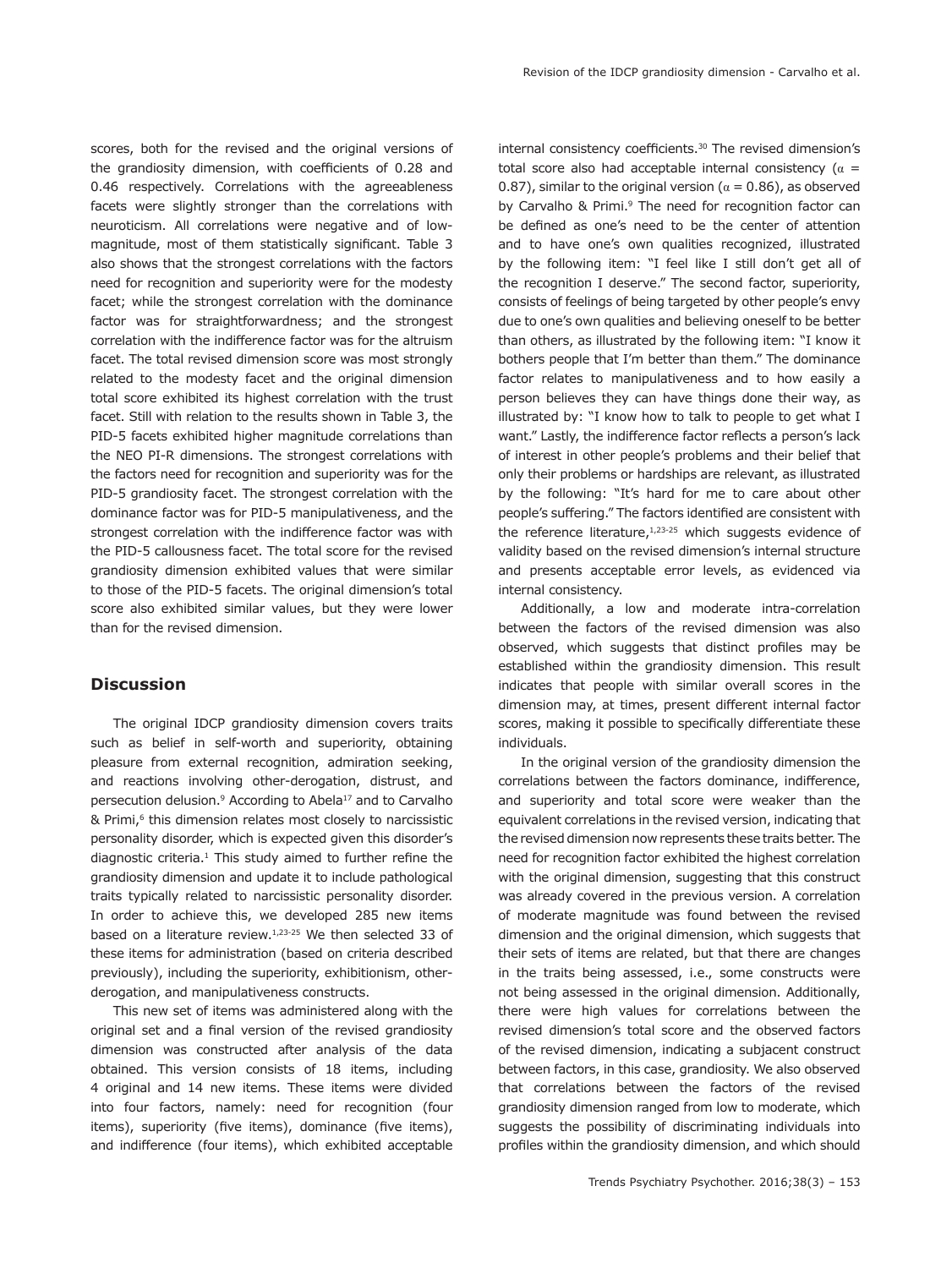be verified in future studies and may be of great value for applications of the IDCP in clinical settings.

With regard to correlations between the IDCP and the other instruments administered, it should be considered that the NEO PI-R was developed to assess healthy personality traits<sup>27</sup> and, as such, does not contain any dimensions that directly relate to narcissistic functioning. The neuroticism dimension had a stronger correlation with the score for the original grandiosity dimension than with the score for the revised dimension. At first appraisal this would seem to suggest, that the original score tends to be more pathological when compared to the revised grandiosity score, given that neuroticism assesses traits of a less healthy personality.<sup>27</sup> However, a more detailed analysis of these data and of the data obtained with the PID-5 suggests otherwise. The original score exhibited lower magnitude correlations with the PID-5 facets than the revised score, while the original score's correlations with the NEO PI-R dimensions were stronger. According to these instruments' focus of assessment (PID-5 and NEO PI-R), it can be postulated that the relationships between the revised grandiosity score (IDCP) and the neuroticism factors (NEO PI-R) were weaker than the original score's correlations, given that: (a) the neuroticism factors do not directly assess constructs that are typically related to grandiosity, and (b) neuroticism's assessment capabilities are more moderately than extremely oriented to the grandiosity construct; and do not therefore closely reflect a personality that presents extreme functioning. Furthermore, the factor from the revised dimension that exhibited the strongest correlation with the neuroticism dimension was need for recognition, which is an expected result, given that data in the literature indicate that individuals who have an exaggerated need for recognition and admiration generally present higher levels of anger, anxiety, and impulsive behavior, all of which are assessed by the neuroticism dimension.<sup>31</sup>

All correlations with the NEO PI-R agreeableness dimension were negative, supporting data found in the literature review and providing evidence in favor of the revised dimension, since the NEO PI-R assesses healthy personality traits, while the IDCP assesses pathological traits. It is noteworthy that the same interpretation put on the results for the NEO PI-R neuroticism dimension can also be applied to the results observed for agreeableness, since this factor relates to healthy traits. The strongest (negative) correlations with agreeableness were for indifference, need for recognition, and superiority, which is to be expected, given that these factors cover traits such as little interest in other people's lives, exaggerated need for attention, and a high level of need for recognition and admiration, and given that the traits assessed by the agreeableness dimension include altruism, compliance, and tender-mindedness.<sup>32</sup>

Correlations between the IDCP dimensions and the PID-5 were also stronger than correlations with the NEO PI-R, and the revised dimension exhibited stronger correlations than the original version. Data indicate that this IDCP dimension usually assesses the pathological traits of personality and so does the PID-5. As such, the relationships observed also provide evidence suggestive of the study's validity based on an external criterion (i.e., the PID-5 dimensions). Specifically, the highest correlation coefficients for the factors need for recognition and superiority were for the PID-5 grandiosity facet, which is supported by the fact that these factors relate to a need for external attention and extreme admiration seeking. The highest correlation for dominance was with manipulativeness, which is supported by the fact that these are both traits that relate to people putting themselves in a position of power over others. The strongest correlation for indifference (IDCP) was with the PID-5 facet callousness, indicating that both assess similar traits, such as lack of interest in other people's problems and the belief that only one's own problems are relevant. Correlations observed between the IDCP grandiosity dimension's factors and the PID-5's facets are also evidence of the validity of the revised dimension, suggesting that this set of items assesses traits typical of a narcissistically functioning personality. However, considering the nature of the sample assessed, further research must be done seeking to replicate these results in clinical samples.

# **Conclusion**

The aim of the present study – to revise the grandiosity dimension and to verify the psychometric properties of the new version – was successfully achieved, providing evidence suggestive of the validity of the revised dimension and producing acceptable coefficients of internal consistency. Furthermore, the IDCP items have been updated to include aspects representative of a more pathological state of mental functioning, i.e., the result of this study is a revised dimension that is suitable for establishing profiles when assessing narcissistic personality disorder or other disorders in which grandiosity plays a relevant role. Specifically, we have observed data suggesting that the revised version is better than the original dimension, since (a) its reliability is as good as the original, (b) the reliability of the factors is high even with just a few items, (c) the new item set offers the possibility of profile verification, and (d) correlations with the other tests, particularly the PID-5, were adequate. However,